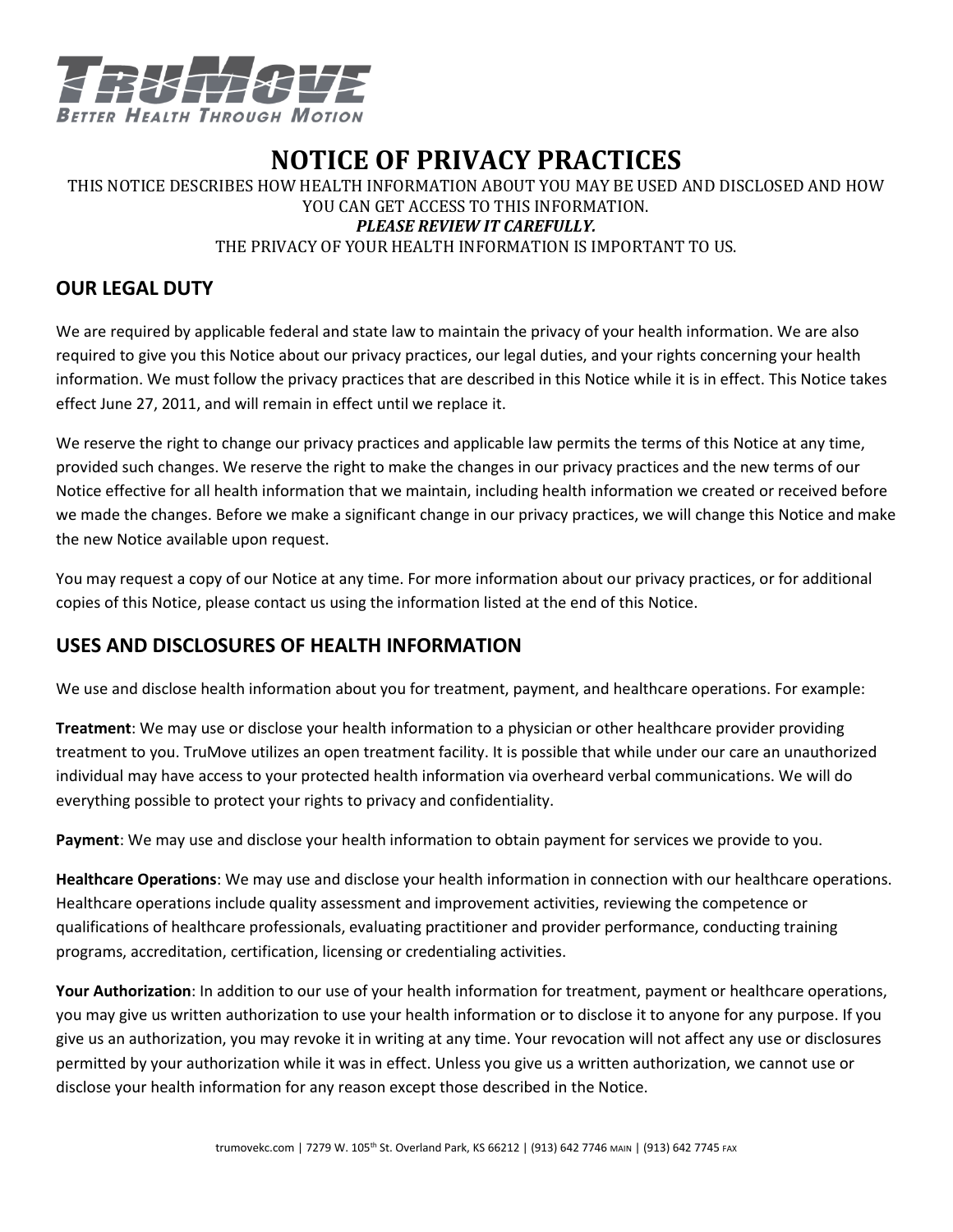

**To Your Family and Friends**: We must disclose your health information to you, as described in the Patient Rights section of this Notice. We may disclose your health information to a family member, friend or other person to the extent necessary to help with your healthcare or with payment for your healthcare, but only if you agree that we may do so.

**Persons Involved In Care**: We may use or disclose health information to notify, or assist in the notification of (including identifying or locating) a family member, your personal representative or another person responsible for your care, of your location, your general condition, or death. If you are present, then prior to use or disclosure of your health information, we will provide you with an opportunity to object to such uses or disclosures. In the event of your incapacity or emergency circumstances, we will disclose health information based on a determination using our professional judgment disclosing only health information that is directly relevant to the person's involvement in your healthcare. We will also use our professional judgment and our experience with common practice to make reasonable inferences of your best interest in allowing a person to pick up filled prescriptions, medical supplies, x-rays, or other similar forms of health information.

**Marketing Health-Related Services**: We will not use your health information for marketing communications without your written authorization.

**Required by Law**: We may use or disclose your health information when we are required to do so by law.

**Abuse or Neglect**: We may disclose your health information to appropriate authorities if we reasonably believe that you are a possible victim of abuse, neglect, or domestic violence or the possible victim of other crimes. We may disclose your health information to the extent necessary to avert a serious threat to your health or safety or the health or safety of others.

**National Security**: We may disclose to military authorities the health information of Armed Forces personnel under certain circumstances. We may disclose, to authorized federal officials, health information required for lawful intelligence, counterintelligence, and other national security activities. We may disclose to correctional institution or law enforcement official having lawful custody of protected health information of inmate or patient under certain circumstances.

**Appointment Reminders**: We may use or disclose your health information to provide you with appointment reminders such as voicemail messages, postcards, or letters.

#### **PATIENT RIGHTS**

**Access**: You have the right to look at or get copies of your health information, with limited exceptions. You may request that we provide copies in a format other than photocopies. We will use the format you request unless we cannot practicably do so. You must make a request in writing to obtain access to your health information. You may obtain a form to request access by using the contact information listed at the end of this Notice. We will charge you a reasonable cost-based fee for expenses such as copies and staff time. You may also request access by sending us a letter to the address at the end of this Notice. If you request copies, we will charge you \$ .10 (ten cents) for each page, \$15.00 (Fifteen dollars) per hour for staff time to locate and copy your health information, and postage if you want the copies mailed to you. If you request an alternative format, we will charge a cost-based fee for providing your health